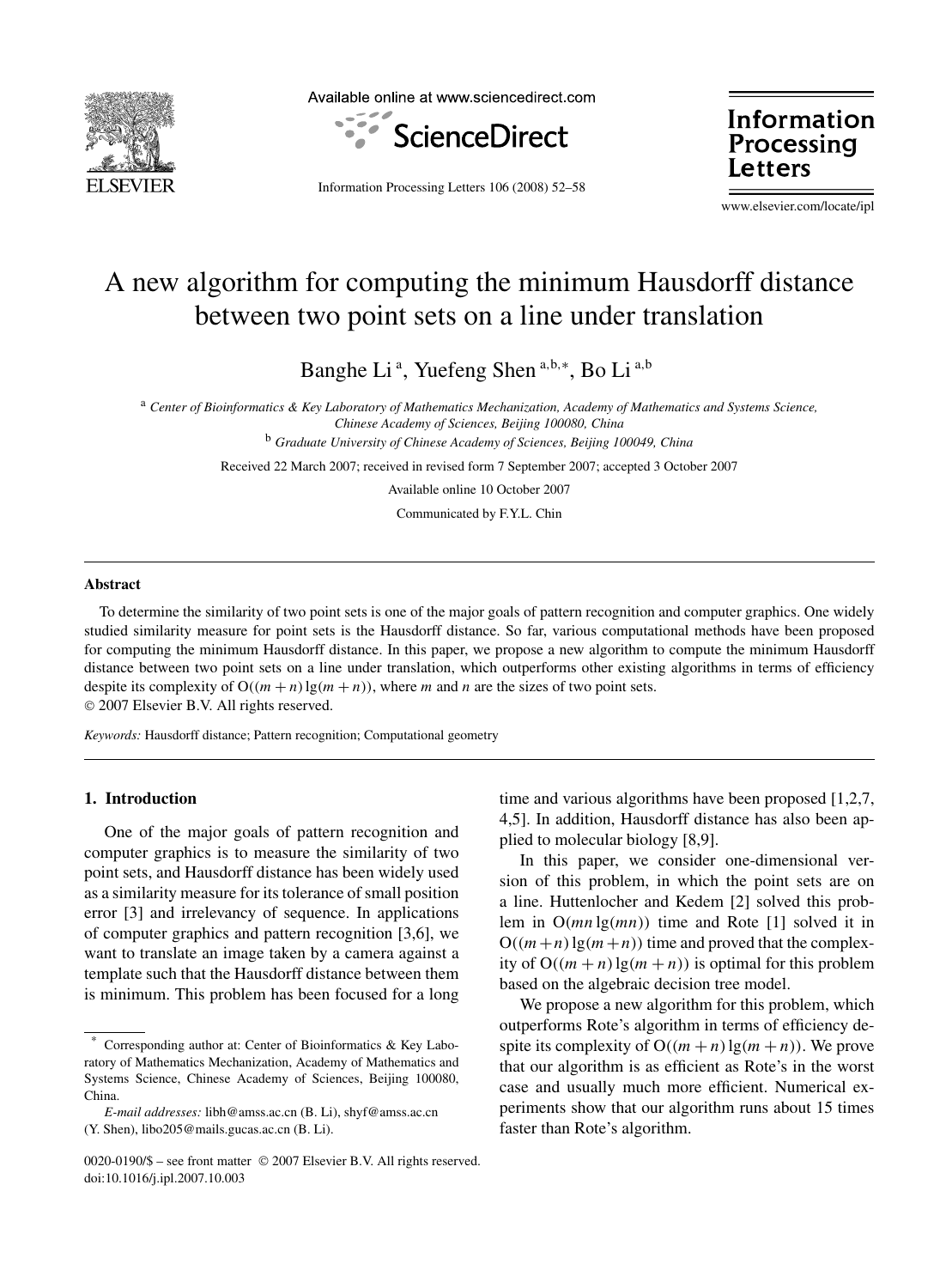To make the problem clear, we first present some preliminary knowledge about Hausdorff distance and formulate the problem in a mathematical form.

The Hausdorff distance between two given point sets  $A = \{a_1, a_2, \ldots, a_m\}$  and  $B = \{b_1, b_2, \ldots, b_n\}$  in *k*-dimensional space  $(\mathbb{R}^k)$  is defined as

$$
H(A, B) = \max \left\{ \max_{a \in A} \min_{b \in B} d(a, b), \max_{b \in B} \min_{a \in A} d(b, a) \right\}.
$$

We define  $d(a, B) = \min_{b \in B} d(a, b)$  and  $d(b, A) =$  $\min_{a \in A} d(b, a)$ , then  $H(A, B)$  can be written as

$$
H(A, B) = \max \left\{ \max_{a \in A} d(a, B), \max_{b \in B} d(b, A) \right\}.
$$

Now we consider the Hausdorff distance between *A* and *B* under translation. Without loss of generality, we fix *B* and translate *A* by  $t \in \mathbb{R}^k$ , then  $d(a + t, B) = \min_{b \in B} d(a + t, b)$  and  $d(b, A + t) =$  $\min_{a \in A} d(b, a + t)$ . Thus

$$
H(A+t, B)
$$
  
= max  $\left\{\max_{a \in A} d(a+t, B), \max_{b \in B} d(b, A+t)\right\}.$ 

Therefore, we can formulate the problem of computing the minimum Hausdorff distance between two point sets in  $\mathbb{R}^k$  under translation by

$$
H_T(A, B) = \min_{t \in \mathbb{R}^k} H(A + t, B).
$$

In this paper all the points in *A* and *B* are in  $\mathbb{R}^1$ , that is  $a_i \in \mathbb{R}^1$  and  $b_i \in \mathbb{R}^1$  for  $i = 1, 2, \ldots, m$  and  $j = 1, 2, \ldots, n$ . So,  $d(a_i, b_j)$  indeed is the absolute difference between  $a_i$  and  $b_j$ , which can be denoted as  $|a_i - b_j|$ . Therefore,

$$
d(a_i, B) = \min_{j \in J} |a_i - b_j|, \quad J = \{1, 2, ..., n\},
$$
  

$$
d(b_j, A) = \min_{i \in I} |b_j - a_i|, \quad I = \{1, 2, ..., m\},
$$

and

$$
H_T(A, B) = \min_{t \in \mathbb{R}^1} H(A + t, B).
$$

This paper is organized as follows. We review Rote's algorithm in Section 2 and propose our algorithm in Section 3. Some comparisons between Rote's algorithm and ours are addressed in Section 4. Section 5 is the conclusion.

#### **2. Rote's algorithm**

For convenience, we order the elements in *A* and *B* as  $a_1 < a_2 < \cdots < a_m$  and  $b_1 < b_2 < \cdots < b_n$ , respectively. First, transform the primal problem to a variation dealing with the directed Hausdorff distance:

$$
DH(\mathbb{A}, \mathbb{B}) = \max_{\alpha \in \mathbb{A}} \min_{\beta \in \mathbb{B}} |\beta - \alpha| = \max_{\alpha \in \mathbb{A}} d(\alpha, \mathbb{B}),
$$

where B is constructed by taking a reflected copy *A*˜ of *A* and adding it to the right of *B* sufficiently far apart, and  $\mathbb A$  by taking a reflected copy  $\tilde B$  of  $B$  and adding it to the right of *A*, the same distance apart. It is clear that the directed Hausdorff distance between the two new sets is the same as the Hausdorff distance between the two original sets, and this equality remains true if we translate any of the sets along the line [1].

Second, construct the function

$$
F(t) = DH(\mathbb{A} + t, \mathbb{B}) = \max_{\alpha \in \mathbb{A}} d(\alpha + t, \mathbb{B}).
$$

Without loss of generality, we assume that  $A$  and  $B$  are aligned at their right and left endpoints, respectively. For a single point  $x \in \mathbb{A}$ ,

$$
f_{x,\mathbb{B}}(t) = d(x+t, \mathbb{B})
$$
\n(1)

is a continuous piecewise linear function of the variable *t*, with edges of slope  $\pm$  1. When *t* is equal to any element of  $\mathbb{B} - x$ ,  $f_{x,\mathbb{B}}(t)$  arrives its minimum 0. The function  $F(t)$  is just the upper envelope of them,

$$
F(t) = \max_{\alpha \in \mathbb{A}} f_{\alpha, \mathbb{B}}(t).
$$
 (2)

It can be easily proved that

$$
F(t) \ge g(t) = |t|
$$
\n(3)

and each of the  $m + n$  functions  $f_{\alpha, \mathbb{B}}(t)$ , for  $\alpha \in \mathbb{A}$ contributes at most two edges to the function  $F(t)$  [1]. These two edges form a spike (where a spike consists of a rising edge, a local maximum, and a falling edge). Thus,  $F(t)$  has at most  $m + n$  spikes.

To find the spike of  $f_{\alpha, \mathbb{B}}(t)$  which possibly contributes to  $F(t)$ , we compute the value  $f_{\alpha, \mathbb{B}}(t=0)$ . If  $f_{\alpha,\mathbb{B}}(t=0) = 0$ , then function  $f_{\alpha,\mathbb{B}}(t)$  contributes no spike to  $F(t)$ . If  $f_{\alpha, \mathbb{B}}(t=0) > 0$ , then function  $f_{\alpha, \mathbb{B}}(t)$ possibly contributes at most one spike to  $F(t)$ . In the latter case we follow the edge in the rising direction to the next peak, which is the local maximum of  $f_{\alpha, \mathbb{B}}(t)$ , from which a spike can be found. Thus, those spikes possibly contribute to  $F(t)$  can be found in  $O(m+n)$  time. Now,  $F(t)$  is the maximum of all these spikes and the low bound  $g(t)$  (see Eq. (3)). We could sort the spikes according to their left endpoints and add them from left to right, which can be done in  $O((m+n) \lg(m+n))$  time. After the sorting procedure,  $F(t)$  can be computed in  $O(m + n)$  time.

Thus,

$$
H_T(A, B) = \min_{t \in \mathbb{R}^1} H(A + t, B) = \min_{t \in \mathbb{R}^1} DH(\mathbb{A} + t, \mathbb{B})
$$
  
= 
$$
\min_{t \in \mathbb{R}^1} F(t)
$$

can be computed in  $O((m + n) \lg(m + n))$  time.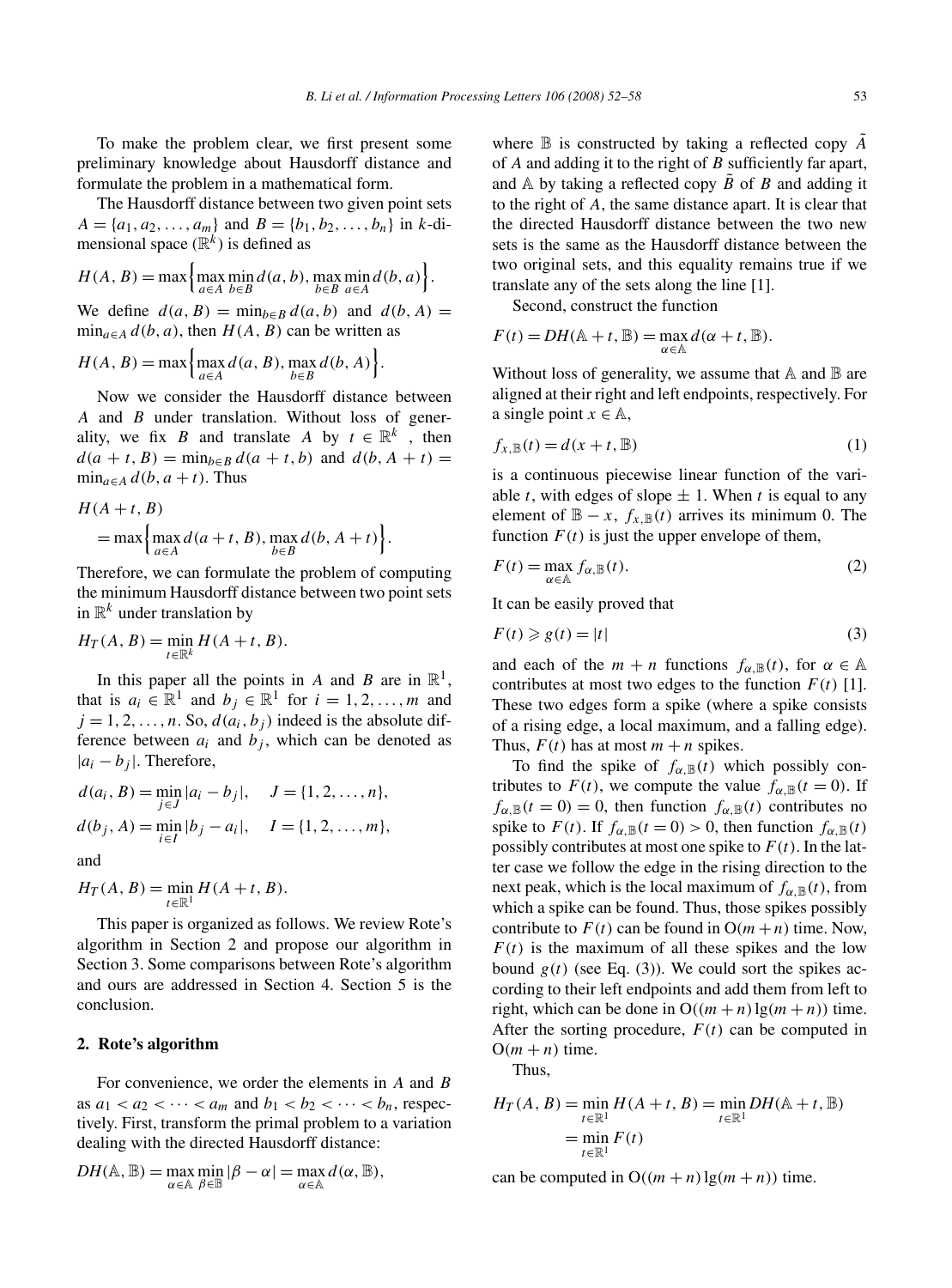

Fig. 1. We translate the sets *A* and *B* on a line to align the right endpoint of *A* and the left endpoint of *B* on the origin. For simplicity, we choose  $A = \{0, 0.5, 2, 3\}$  and  $B = \{0, 0.3, 1\}$  as example Figs. 1–3 in this paper.

### **3. Our algorithm**

Similarly to Rote's algorithm, we order the elements in *A* and *B* as  $a_1 < a_2 < \cdots < a_m$  and  $b_1 < b_2 <$  $\cdots < b_n$ , respectively. Since the initial positions of *A* and *B* are irrelevant to the distance we want to calculate, we translate the sets *A* and *B* such that  $a_m = b_1 = 0$ (see Fig. 1). Then

$$
H(A+t, B)
$$
  
= max  $\left\{\max_{i \in I} d(a_i + t, B), \max_{j \in J} d(b_j, A + t) \right\}.$ 

Indeed,  $H(A + t, B)$  is the upper envelope of all the functions  $d(a_i + t, B)$  and  $d(b_i, A + t), i \in I$  and  $j \in J$ .

Let's consider function  $d(a_i + t, B)$  first. We define

$$
f_{a_i,B}(t) = d(a_i + t, B),
$$

then

$$
f_{a_i,B}(t) = d(t, -a_i + B) = \min_{j \in J} d(t, -a_i + b_j).
$$
 (4)

The function  $f_{a_i,B}(t)$  is continuous and piecewise linear, with edges of slope  $\pm 1$ . Furthermore,  $f_{a_i,B}(t) = 0$ if and only if *t* ∈ *B* − *ai*. In other words, function  $f_{a_i,B}(t)$  is determined by  $B - a_i$  (see Fig. 2). By the discussion above, we have the following lemma:

**Lemma 1.** All the functions  $f_{a_i,B}(t)$  for  $i \in I$  are same *under translation* (*see Fig.* 2)*.*

Similarly,

$$
f_{b_j, A}(t) = d(b_j, A + t) = d(t, b_j - A)
$$
  
= 
$$
\min_{i \in I} d(t, b_j - a_i).
$$

So the function  $f_{b_i, A}(t)$  is continuous and piecewise linear, with edges of slope  $\pm 1$ . Furthermore,  $f_{b_i, A}(t) = 0$  if and only if  $t \in -A + b_i$ . And symmetrically to Lemma 1, we get

**Lemma 2.** All the functions  $f_{b_i,A}(t)$  for  $j \in J$  are same *under translation* (*see Fig.* 2)*.*

**Theorem 3.** If 
$$
|a_1 - a_m| \ge |b_1 - b_n|
$$
, then  
\n
$$
H(A + t, B) = \begin{cases} f_{a_1, B}(t), & \text{if } t < 0; \\ f_{a_m, B}(t), & \text{if } t > -a_1 + b_n. \end{cases}
$$
\nIf  $|a_1 - a_m| < |b_1 - b_n|$ , then  
\n
$$
H(A + t, B) = \begin{cases} f_{b_n, A}(t), & \text{if } t < 0; \\ f_{b_1, A}(t), & \text{if } t > -a_1 + b_n. \end{cases}
$$

**Proof.** When  $t < 0$ , we have

**Theorem 3.** *If* |*a*<sup>1</sup> − *am*| -

$$
f_{a_i, B}(t) = \min_{j \in J} d(t, -a_i + b_j)
$$
  
= 
$$
\min_{j \in J} ((-a_i + b_j) - t)
$$
  
= 
$$
(-a_i + b_1 - t) = -a_i - t.
$$

For  $a_1 < a_2 < \cdots < a_m = 0$ , we have  $f_{a_1, B}(t) >$  $f_{a_2,B}(t) > \cdots > f_{a_m,B}(t)$ . Similarly,



Fig. 2. (a)  $L_1, \ldots, L_4$  denote the functions  $f_{a_4, B}(t), \ldots, f_{a_1, B}(t)$ , respectively. They are basically the same under translations. (b)  $L_5, L_6, L_7$ denote the functions  $f_{b_1,A}(t)$ ,  $f_{b_2,A}(t)$ ,  $f_{b_3,A}(t)$ , respectively. They are also basically the same under translations.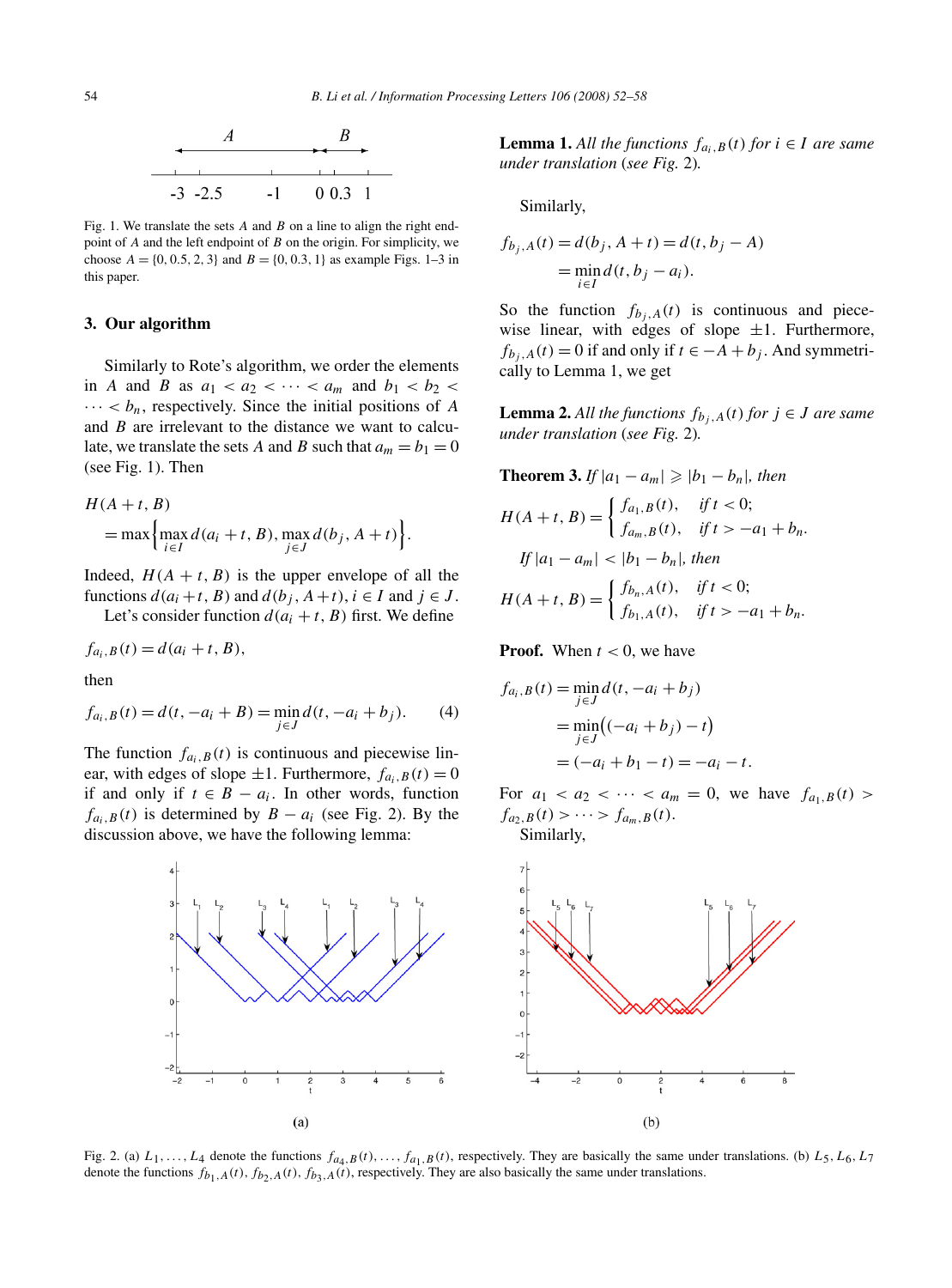$$
f_{b_j, A}(t) = \min_{i \in I} d(t, b_j - a_i) = \min_{i \in I} ((b_j - a_i) - t)
$$
  
=  $b_j - a_m - t = b_j - t$ .

For  $0 = b_1 < b_2 < \cdots < b_n$ , we have  $f_{b_1,A}(t) <$  $f_{b_2,A}(t) < \cdots < f_{b_n,A}(t)$ . So we know that

$$
H(A + t, B) = \max\{f_{b_n, A}(t), f_{a_1, B}(t)\},\
$$

if  $t \leq 0$ .

Furthermore,  $-a_1 \geq b_n$  holds if and only if  $f_{a_1,B}(t) \geq f_{b_n,A}(t)$  holds when  $t < 0$ . When  $t > (b_n - a_1)$ , we have

$$
f_{a_i,B}(t) = \min_{j \in J} d(t, -a_i + b_j) = \min_{j \in J} ((t - b_j) + a_i)
$$
  
=  $(t - b_n) + a_i > 0$ ,

for any  $i \in I$ . For  $a_1 < a_2 < \cdots < a_m = 0$ , we have  $f_{a_1,B}(t) < f_{a_2,B}(t) < \cdots < f_{a_m,B}(t)$ . Similarly,

$$
f_{b_j, A}(t) = \min_{i \in I} d(t, b_j - a_i) = \min_{i \in I} (t - b_j + a_i)
$$
  
=  $t - b_j + a_1 > 0$ ,

for any  $j \in J$ . For  $0 = b_1 < b_2 < \cdots < b_n$ , we have

$$
f_{b_1,A}(t) > f_{b_2,A}(t) > \cdots > f_{b_n,A}(t).
$$

So we know that

$$
H(A + t, B) = \max\{f_{b_1,A}(t), f_{a_m,B}(t)\},\
$$

if  $t > (b_n - a_1)$ .

Furthermore,  $-a_1 \geq b_n$  holds if and only if  $f_{a_m, B}(t) \ge f_{b_1, A}(t)$  holds when  $t > (b_n - a_1)$ .

Thus, we conclude that if  $|a_1 - a_m| \geqslant |b_1 - b_n|$ , that is  $-a_1 \ge b_n$ , then  $H(A + t, B) = f_{a_m, B}(t)$  when *t* is sufficiently large, and  $H(A+t, B) = f_{a_1, B}(t)$  when *t* is sufficiently small. If  $|a_1 - a_m| < |b_1 - b_n|$ , that is  $-a_1 <$  $b_n$ , then  $H(A + t, B) = f_{b_1, A}(t)$  when *t* is sufficiently large, and  $H(A+t, B) = f_{b_n, A}(t)$  when *t* is sufficiently small.  $\square$ 

Without loss of generality, we assume below that  $-a_1 \geq b_n$ . In this case, let  $f(t)$  be

$$
f(t) = \begin{cases} f_{a_1, B}(t), & \text{if } t \leq \frac{b_n - a_1}{2};\\ f_{a_m, B}(t), & \text{if } t > \frac{b_n - a_1}{2}. \end{cases}
$$
 (5)

Indeed,

$$
f(t) = \max\left\{f_{a_1,B}(t), f_{a_m,B}(t), f_{b_1,A}(t), f_{b_n,A}(t)\right\},\,
$$

which is the upper envelope of these four functions (see Fig. 3).



Fig. 3. This is the union of  $L_1, \ldots, L_7$ . The bold line is the upper envelope of the functions { $f_{a_i}, B(t), f_{b_i}, A(t)$ } for  $i \in I = \{1, 2, 3, 4\}$ and  $j \in J = \{1, 2, 3\}$ , respectively.

According to the definitions of  $f_{a_1,B}(t)$  and  $f_{a_m,B}(t)$ , we can write  $f(t)$  as

$$
f(t) = \begin{cases} -t - a_1, & \text{if } t \leq \frac{b_n - a_1}{2};\\ t - b_n, & \text{if } t > \frac{b_n - a_1}{2}. \end{cases}
$$
 (6)

By Theorem 3 we know that  $H(A + t, B) \ge f(t)$ , and the equality holds when *t* is sufficiently large or sufficiently small. Considering the shapes of the functions  $f_{a_i,B}(t)$  and  $f_{b_i,A}(t)$ , each of them contributes at most one spike to function  $H(A + t, B)$ . Therefore,  $H(A + t, B)$  is the upper envelope of all these spikes and the function  $f(t)$ . Actually, Lemmas 4 and 5 below show the conditions on which the spikes possibly contribute to  $H(A + t, B)$ .

**Lemma 4.** *For*  $i \in I$ *, the strict inequality*  $f_{a_i,B}(t)$ *f (t) holds for some t if and only if there exists only one index*  $j \in J$  *satisfying that*  $(-a_i + b_j) > -a_1$  *and*  $(-a_i + b_{i-1}) < b_n$ .

**Proof.** By the definition of  $f_{a_i,B}(t)$  (see Eq. (4)), we have

$$
f_{a_i, B}(-a_i + b_j) = 0,
$$
  
\n
$$
f_{a_i, B}(-a_i + b_{j-1}) = 0.
$$

When  $(-a_i + b_{i-1}) \le t \le (-a_i + b_i)$ ,  $f_{a_i, B}(t)$  forms a spike. This spike crosses the function  $f(t)$  (see Eq. (6)) if and only if  $(-a_i + b_j) > -a_1$  and  $(-a_i + b_{j-1}) <$  $b_n$ .  $\Box$ 

**Lemma 5.** *For*  $j \in J$ *, the strict inequality*  $f_{b_i,A}(t)$ *f (t) holds for some t if and only if there exists only one index*  $i \in I$  *satisfying that*  $(b_i - a_i) > -a_1$  *and*  $(b_i - a_{i+1}) < b_n$ .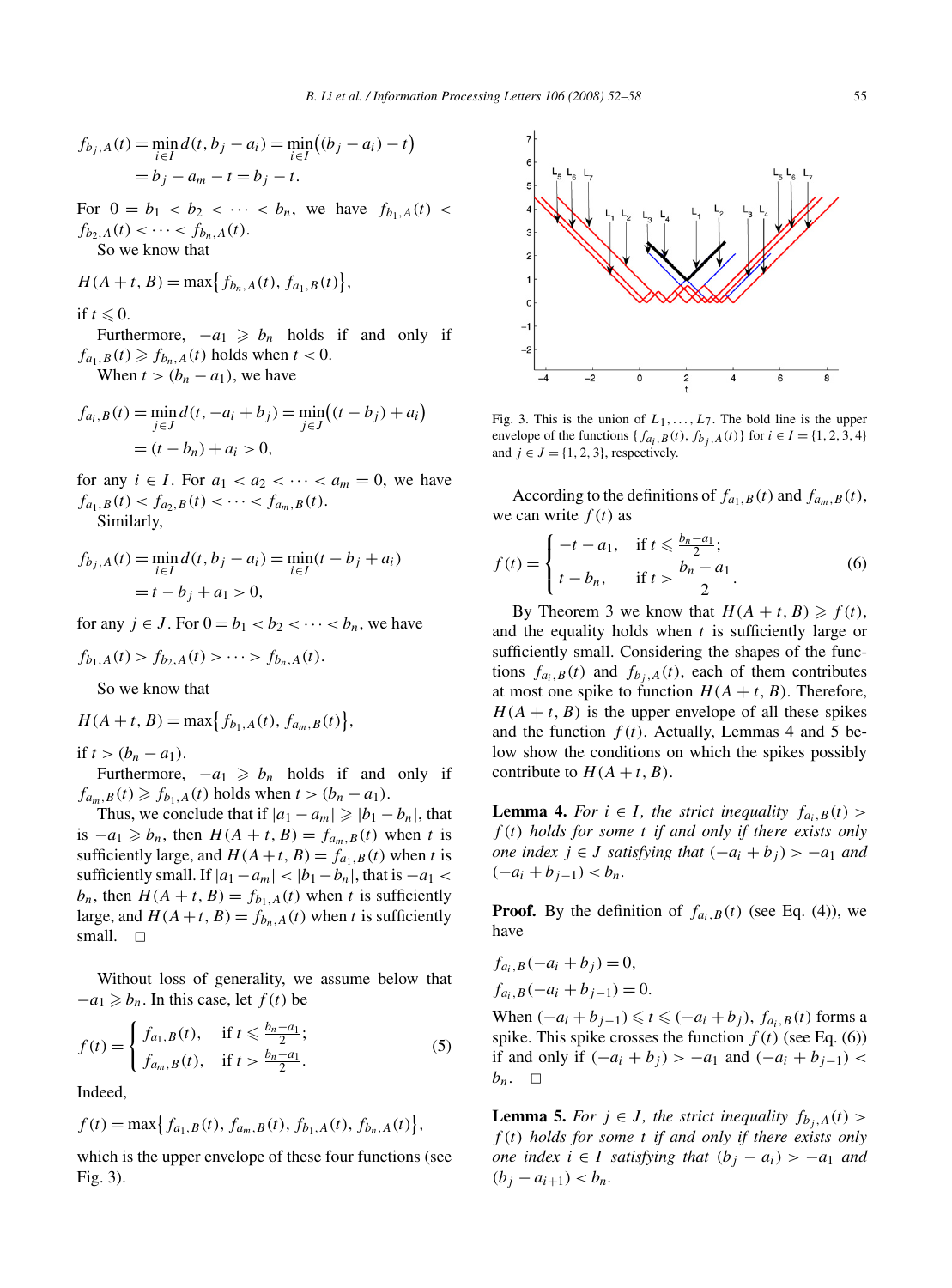The proof of Lemma 5 is similar to that of Lemma 4.

**Theorem 6.** *If there are i and j such that*  $-a_i + b_j < b_n$ *and*  $-a_i + b_{i+1} > -a_1$ , then  $-a_1 + a_i \neq b_k$ , for  $k =$ 1, 2,  $\dots$ , *n.* If there are *i* and *j* such that  $b_i - a_i < b_n$ *and*  $b_j - a_{i-1} > -a_1$ *, then*  $b_j \neq -a_1 + a_l$ *, for*  $l = 1, 2$ *, ...,m.*

**Proof.** We prove the first assertion by contradiction. Suppose there is *k* such that  $-a_1 + a_i = b_k$  holds, then we have  $-a_i = -a_1 - b_k$ . Thus,  $-a_i + b_j = -a_1 - b_k + b_j$ *b<sub>i</sub>* and  $-a_i + b_{i+1} = -a_1 - b_k + b_{i+1}$ . By the conditions of  $-a_i + b_j < b_n$  and  $-a_i + b_{j+1} > -a_1$ , we have  $-a_1 - b_k + b_j < b_n$  and  $-a_1 - b_k + b_{j+1} > -a_1$ , which means that  $-b_k + b_j < 0$  and  $-b_k + b_{j+1} > 0$ . But this contradicts with the structure of *B*. Thus, the first assertion has been proved.

The second assertion can be proved similarly, and we do not repeat it.  $\Box$ 

Actually, Theorem 6 says that if there exists a spike of function  $f_{a_i,B}(t)$  or function  $f_{b_i,A}(t)$  crossing  $f(t)$ (see Eq. (6)), there must be a spike crossing  $g(t) = |t|$ (see Eq. (3)) in Rote's algorithm.

To validate this assertion, we construct  $A$  and  $B$  as follows:

$$
\mathbb{A} = \{a_1 - a_1, \dots, a_i - a_1, \dots, a_m - a_1, a_m - a_1 + l + (b_n - b_n), \dots, a_m - a_1 + l + (b_n - b_{n-j+1}), \dots, a_m - a_1 + l + (b_n - b_1)\}, \n\mathbb{B} = \{b_1, \dots, b_j, \dots, b_n, b_n + l + (a_m - a_m), \dots, b_n + l + (a_m - a_{m-i+1}), \dots, b_n + l + (a_m - a_1)\},
$$

where *l* is a large number, for example  $l = 3((a_m$  $a_1$  +  $(b_n - b_1)$ . For  $a_m = b_1 = 0$ , A and B are aligned at their right and left endpoints, respectively.

By Lemma 4, if there are *i* and *j* such that  $-a_i$  +  $b_i < b_n$  and  $-a_i + b_{i+1} > -a_1$ , there exists a spike of  $f_{a_i,B}(t)$  crossing  $f(t)$  (see Eq. (6)). And by Theorem 6, we have  $-a_1 + a_i \neq b_k$ , for  $k = 1, 2, ..., n$ . It means that  $f_{(-a_1+a_i),\mathbb{B}}(0) > 0$  (see Eq. (1)), where  $(-a_1 + a_i) \in \mathbb{A}$ . So, there is a spike crossing  $g(t) = |t|$ (see Eq. (3)) in Rote's algorithm.

Similarly, by Lemma 5, if there are *i* and *j* such that  $b_j - a_i < b_n$  and  $b_j - a_{i-1} > -a_1$ , there exists a spike of  $f_{b_i,A}(t)$  crossing  $f(t)$ . And by Theorem 6, we have  $b_i \neq -a_1 + a_i$ , for  $l = 1, 2, \ldots, m$ . It means that  $f_{(a_m - a_1 + l + (b_n - b_i))},$ <sup>*B*</sup>(0) > 0, where  $(a_m - a_1 + l +$  $(b_n - b_j)$  ∈ A. So, there is a spike crossing  $g(t) = |t|$ in Rote's algorithm.

Thus, there cannot be in our algorithm more spikes than in Rote's algorithm.

Let *S*<sub>1</sub> be a set of intervals  $[(-a_i + b_{i-1}),$  $(-a_i + b_j)$ ] satisfying  $(-a_i + b_j) > -a_1$  and  $(-a_i + b_{i-1}) < b_m$  for any  $i \in I$  and  $j \in J$ . Let  $S_2$ be a set of intervals  $[(b_j - a_{i+1}), (b_j - a_i)]$  satisfying *(b<sub>i</sub>* − *a<sub>i</sub>*) > −*a*<sub>1</sub> and  $(b_j - a_{i+1}) < b_m$ , for any  $i \in I$ and  $j \in J$ . Let *S* be the union of  $S_1$  and  $S_2$ , so all the spikes possibly contribute to the function  $H(A + t, B)$ correspond to the intervals in *S*. Now we present a novel algorithm to compute  $H_T(A, B)$ . The following is the outline of our algorithm:

Initialization:

- 1. Input two point sets A and B in  $\mathbb{R}^1$ .
- 2. Sort *A* as  $a_1 < a_2 < \cdots < a_m$  and *B* as  $b_1 < b_2 <$  $\cdots < b_n$ .
- 3. If  $a_m a_1 < b_n b_1$ , denote *A* as *B* and *B* as *A*.
- 4. Translate *A* and *B* such that  $a_m = b_1 = 0$ .

Find the set *S*:

- 1. Find the set *S*<sup>1</sup> according to Lemma 4.
- 2. Find the set *S*<sup>2</sup> according to Lemma 5.
- 3. Let *S* be the union of  $S_1$  and  $S_2$ .

Find the spikes exactly contribute to  $H(A + t, B)$ :

- 1. Sort the intervals in *S* into nondecreasing order with respect to their left endpoints.
- 2. Delete the intervals which are completely contained in others from *S*. Thus, the remaining intervals correspond to spikes that contribute to the function  $H(A + t, B)$ .

Construct function  $H(A + t, B)$ :

- 1. Construct  $H(A + t, B)$  by computing the upper envelope of  $f(t)$  and all the spikes found in the above step.
- 2. Compute the minimum of  $H(A + t, B)$  with respect to  $t \in \mathbb{R}^1$ .

In this algorithm, there are two sorting steps, one is the initial sorting of the input points and the other is sorting the intervals in *S*. Except for the sorting procedures, all steps of our algorithm can be performed in  $O(m + n)$  time. Thus the complexity of our algorithm is  $O((m + n) \lg(m + n)).$ 

### **4. Algorithm comparison**

In this section, we give a detailed comparison of the above two algorithms for computing the minimum Hausdorff distance between two point sets on a line under translation. To make the comparison clear, we list the steps of both algorithms in Table 1.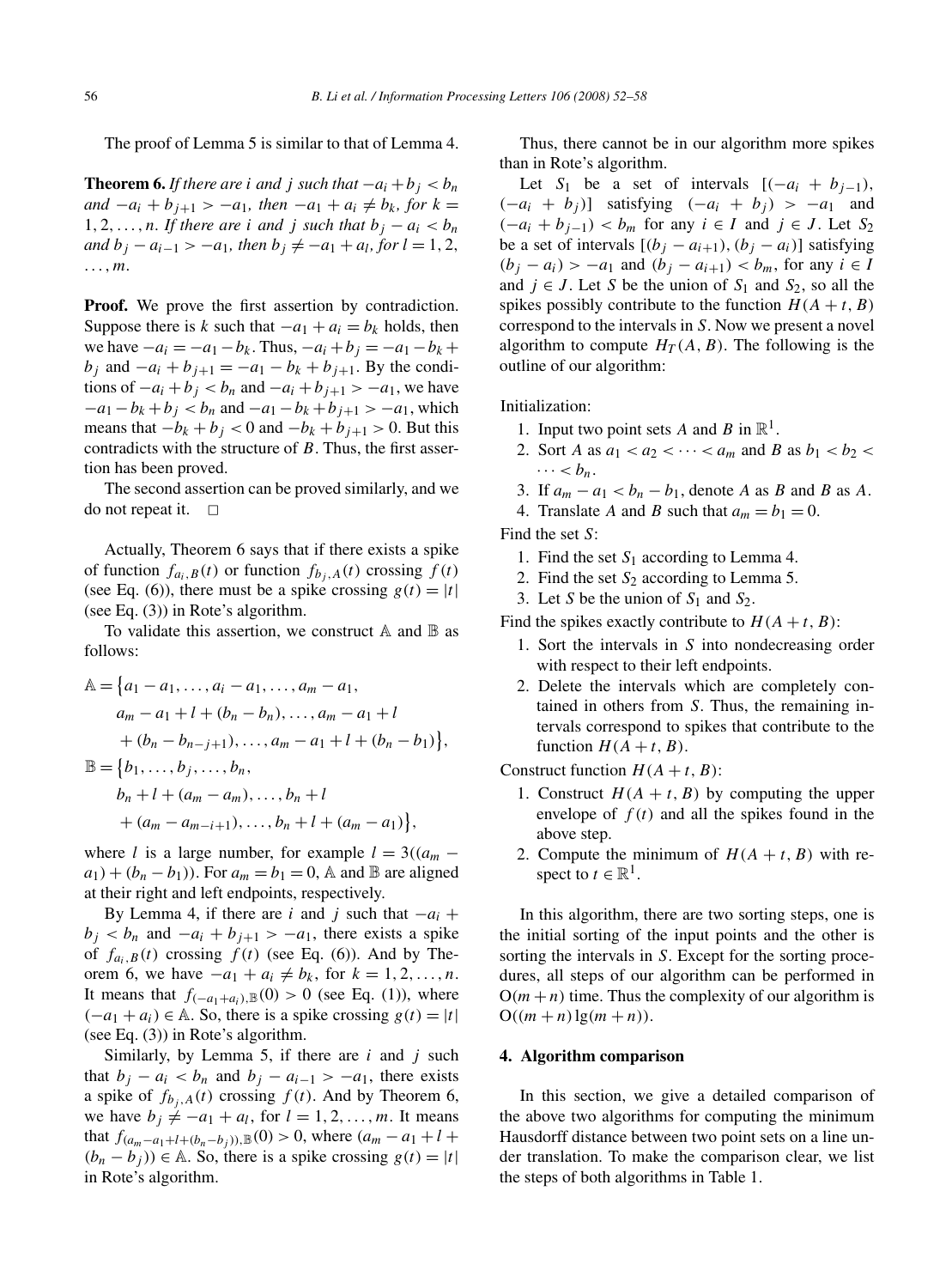Table 1 The comparison between Rote's algorithm and ours

|     |          | Rote's algorithm                                                                                            | Our algorithm                                                                                                                   |            |  |  |
|-----|----------|-------------------------------------------------------------------------------------------------------------|---------------------------------------------------------------------------------------------------------------------------------|------------|--|--|
|     | step 1   | Sort $A$ and $B$ in increasing<br>order, respectively.                                                      | Denote A as the set with larger<br>diameter and $B$ as the other set.<br>Sort $A$ and $B$ in increasing<br>order, respectively. |            |  |  |
|     | step 2   | Construct $A$ and $B$ from A and B.                                                                         |                                                                                                                                 |            |  |  |
|     | step 3   | Shift $A$ and $B$ such that the<br>endpoints of them are superimposed.                                      | Shift $A$ and $B$ such that<br>$a_m = b_1 = 0.$                                                                                 |            |  |  |
|     | step 4   | Find spikes of each $f_{\alpha, \mathbb{B}}(t), \alpha \in \mathbb{A}$<br>above the function $g(t) =  t $ . | Find spikes of $f_{a_i, B}(t)$ and $f_{b_i, A}(t)$<br>above the function $f(t)$ .                                               |            |  |  |
|     | step 5   | Sort the spikes found by step 4.                                                                            | Sort the spikes found by step 4.                                                                                                |            |  |  |
|     | step 6   | Compute the minimum Hausdorff<br>distance under translation.                                                | Compute the minimum Hausdorff<br>distance under translation.                                                                    |            |  |  |
| 400 | 200<br>0 | 600<br>400<br>200<br>$\bf 0$                                                                                | 1200<br>1000<br>800<br>600<br>400<br>200<br>$\mathbf 0$<br>600<br>400<br>200<br>200<br>0<br>$\mathbf 0$                         | 600<br>400 |  |  |
|     |          | (a)                                                                                                         | (b)                                                                                                                             |            |  |  |

Fig. 4. (a) shows the mean value of the number of spikes found by Rote's algorithm for each pair of sizes. (b) shows the mean value of the number of intervals found by our algorithm for each pair of sizes.

Step 2 exists only in Rote's algorithm, but step 4 causes the major difference of these two algorithm. Both of the algorithms aim to find the spikes which possibly contribute to the upper envelope function  $DH(A + t, \mathbb{B})$ or  $H(A + t, B)$ . But the number of spikes found by Rote's algorithm is at least as large as the number of spikes found by our algorithm (see Theorem 6). Furthermore, in most cases Rote's algorithm find much more spikes than our algorithm.

To support this assertion, we designed an experiment. We chose the sizes of sets *A* and *B* from {5*,* 10*, ...,* 595*,* 600}. For each pair of these sizes, we randomly generated *A* and *B* in interval [0*,* 1] for 400 times. Every time we found the spikes according to the two algorithms, respectively. For each pair of sizes, we recorded the mean value of the number of spikes found by Rote's algorithm and our algorithm (see Fig. 4). Results show that, when we chose the input sets *A* and *B* randomly,

the average number of spikes found by Rote's method is nearly  $m + n - 2$ , which is about 3 times the average number of spikes found by our algorithm. In an example given by Huttenlocher and Kedem [2], there are  $m + n - 4$  spikes found by Rote's algorithm, but 0 by ours. Relaxing the conditions of this example, no intervals can be found by our algorithm if the distance of any two adjacent points in sets *A* and *B* is less than the difference of the diameters of sets *A* and *B*.

Step 5 also differs in runtime, since our algorithm sorts less spikes than Rote's (as discussed in step 4).

Thus our algorithm is more efficient, though the complexity of our algorithm is still  $O((m + n))$  $lg(m+n)$ .

In order to show the practical power of our algorithm, we computed the minimum Hausdorff distance of two input sets *A* and *B* with uniform distribution for 200 times. The average runtime of each algorithm with cor-